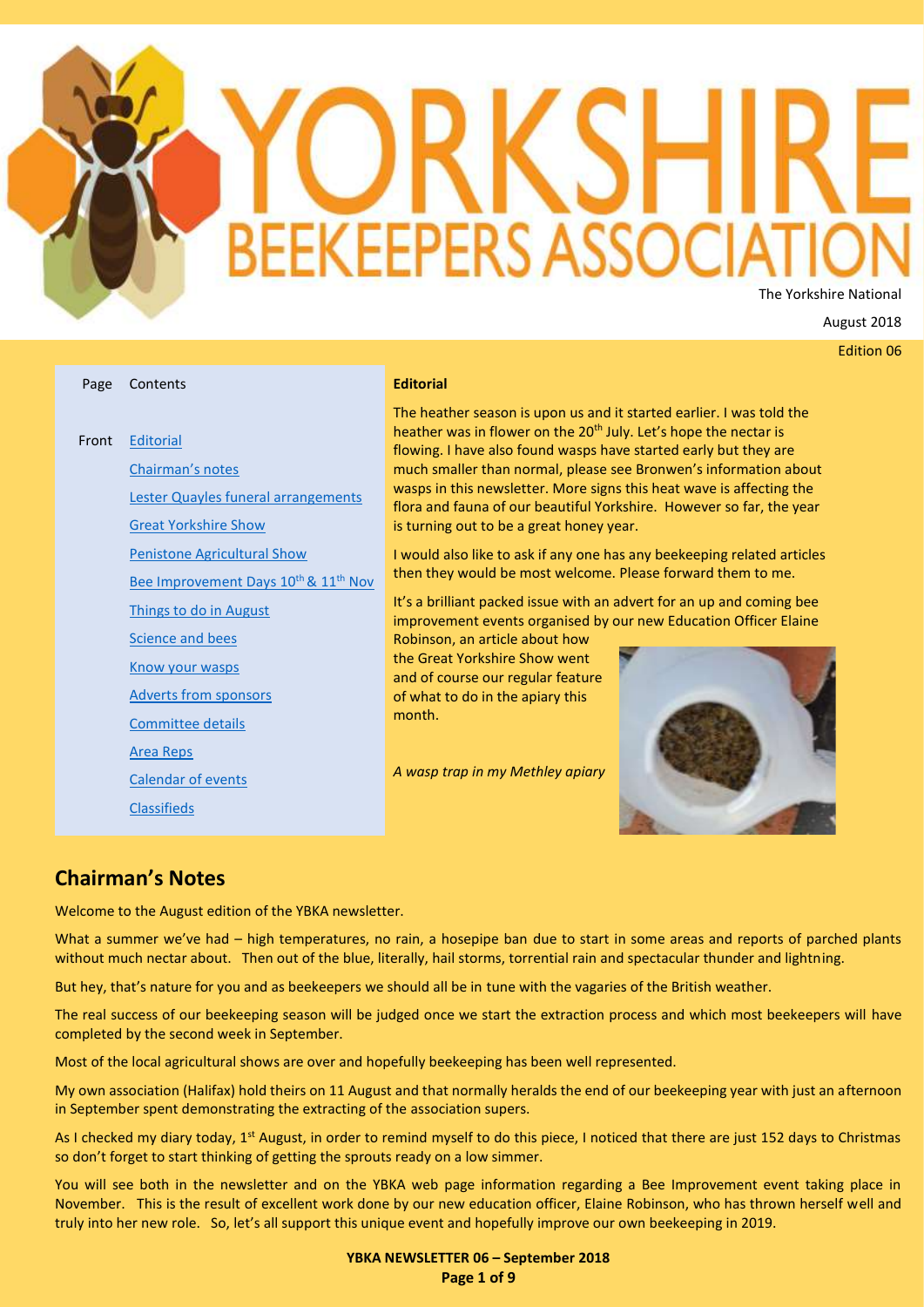Finally, a bit of a moan.

One thing that I cannot abide are abbreviations just for the sake of it. I have been following the BBKA Facebook page for some time and there are many beekeepers who are referring to themselves, and others, as BEEKS – I am a BEEKEEPER and proud of it - BEEK is a town in Holland or the verb to BEEK is to bask or warm in the sunshine – on second thoughts, given the summer heatwave that we have had maybe I am a BEEK!

#### <span id="page-1-0"></span>**Lester Quayle's funeral arrangements**

For the attention of any Yorkshire BKA members who knew Lester and would like to have this information. His funeral service will take place on Friday 24th August at 1:30pm at the Haltemprice Crematorium, Willerby. Followed by refreshments at the Mercure Grange Park Hotel, Willerby, were all are welcome to join Rita and family afterwards. Family flowers only please. Donations welcome to 'Pancreatic Cancer Research'.

#### <span id="page-1-1"></span>**The 2018 Great Yorkshire Show Y.B.K.A report**

This summer the weather has been exceptionally hot, and this in turn brought out record crowds at the 2018 Great Yorkshire Show. The Y.B.K.A Pavilion was very busy indeed, especially on the first day. We got names and addresses for quite a lot of potentially new Beekeepers at the show due to team of volunteers who try to encourage new members organised by our chairman Philip. They did a great job and all names and addresses were sent to their nearest association secretaries who will hopefully inform them of their next meetings to enable them to attend and hopefully join

We also had record honey sales at this year's show. All honey sold contributed by members attending as volunteers or as stewards within the YAS honey show a cross who Y. B.K.A support. This would not be possible without the total dedication of our treasurer Nobby for selling the honey and equally so of Peter Schollick to talks to the public and explains the difference between the various types of honey and assisting them chose the ones they like best to purchase. This system works very well and thanks also to all our other volunteers who all help give the public a great three days at the show within the YBKA pavilion. My thanks to John and Mary homes of Bees Abroad stand and to Frank Ward of H.&R. B.K.A who run the Bees for development stand in the Pavilion. All of whose tell me they did very well for the various charities raising money to train and purchase equipment to establish new Beekeepers in some of the poorer countries throughout the world. Giving them a stable income from the sales of their honey when established.

We also had Jim Pearson who doubled as a judge in the honey show this year and also ran the microscopes stand attracting a great deal of interests in the pavilion. His brother Jeff has a gazebo outside on the lawn showing the public how to make straw skeps. This has proven a great success with lots of young and old having a go and doing very well under his guidance. We have an observation hive outside with two volunteers each day talking to the public and explaining the inner workings of a beehive, plus showing the public the marked queen and difference between drones and worker bees.

This year we also had a stand by Spinks Compak our jars and container company based in Leeds and proving very popular and getting in orders from the public and other Beekeepers both.

My personal thanks to each and every one who came along as a volunteer to help out at our Pavilion and brought honey for sale. Everyone who contributed to a great display and supplied knowledgeable assistance to all the publics questions and needs over the three-day show.

If you missed out as a volunteer this year please try again next year first week after Easter I start taking volunteers names and the days they can attend. Plus inform all your secretaries to send out the notifications straight away to all members giving everyone a fair chance to attend.

Have a great summer see you next year.

Dave Shannon.

#### <span id="page-1-2"></span>**Penistone Agricultural Show – 8 th September 2018**

With 13 classes in the honey section. Description of the classes can be found online on the show website under Homecraft. Printed schedules are also available. Postcode for the event is S36 6DW. Full details on their website [here.](http://penistoneshow.com/show-classes/?secid=2590)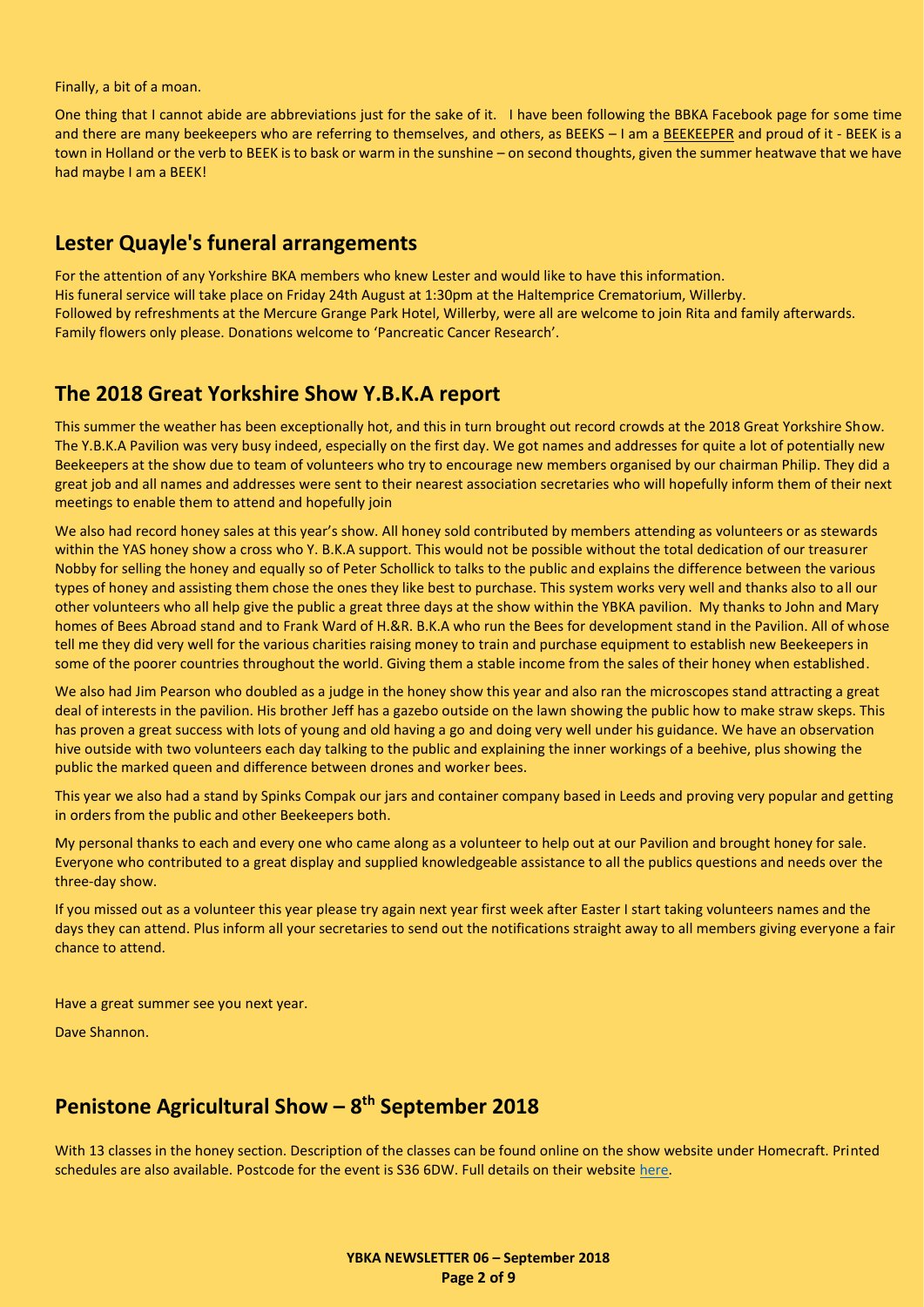<span id="page-2-0"></span>



## **ROGER PATTERSON BEE IMPROVEMENT EVENT**

### York 10" November or Hudderstield 11" November

Roger Patterson, who owns and manages Dave Cushman's famous beekeeping website, is coming to Yorkshire across 2 dates in November, to spend a full day with YBKA members, talking on the subject of Bee Improvement. To include assessment of colonies, recording positive characteristics, bee breeding and queen rearing techniques. The event is suitable for beginners and experienced beekeepers alike.

<span id="page-2-1"></span>See YBKA webrite for details and to make a booking https://ybka.org.uk/events/category/events/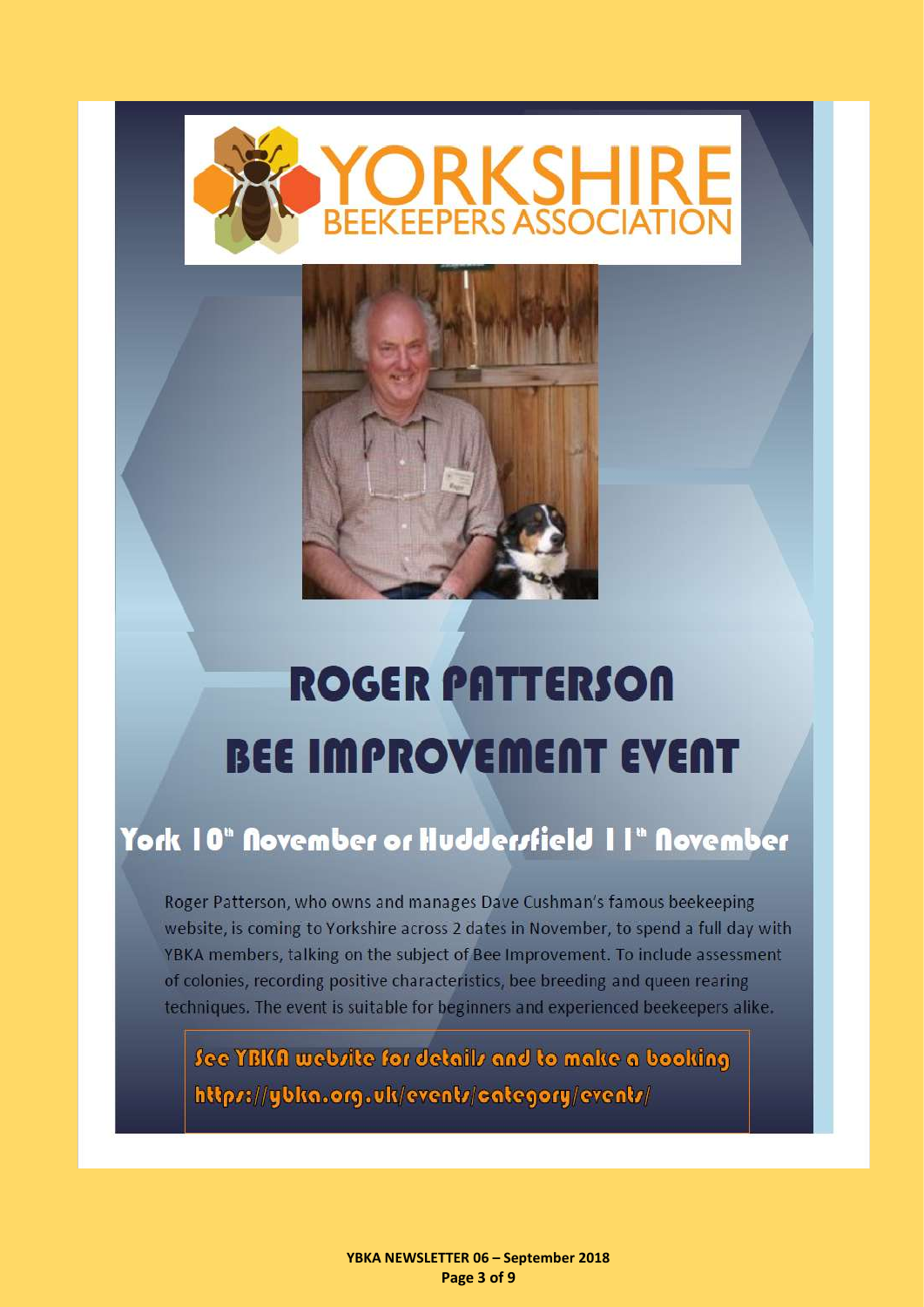#### **The Apiary in August**

You have to cast your memory back a long time to recall a summer as hot and prolonged over as longer time as this year is turning out to be. Phew! what a scorcher we are getting. Detrimental to our honey crop in many areas, including my own. However other areas doing great with the nectar pouring in from clover and other plants.

By now for those of you intending taking bees to the heather, all the preparations should now be completed, new thriving queens producing good strong colonies all full of brood at all stages and also full of flying bees to gather in this very important crop of heather honey. We need our hives full like this to maintain the total max. of flying bees whilst on the heather. Mainly because the flowers of the heather are so very small, and the bees need to work exceptionally hard to gather in a surplus for the Beekeepers plus fill their brood boxes to sustain themselves through the long winter months.

We still need to keep a check on our hives at this stage of the year, as some supersedures can take place with older queens that start to fail. So, it's imperative you can recognise the difference of a supersedures cell from a swarm or emergency cell. Also, late swarming can also happen so be aware and keep up to date with those inspections.

We are in some areas not in what's known as a "dearth" when all the trees and flowers have dried up and there is no available nectar for the bees to sustain themselves or build up that much needed surplus for winter. If this is the case we need to start and feed our bees or you may lose them over winter. Remember a colony requires at least 50/ 60 lb. of honey plus pollen in every hive to get through the winter months. Pollen is equally as important. You need at least two frames of pollen in each hive. So, we can't be complacent, and if we feed now we may also have to top up again in a few months' time to attain the levels req. of both, pollen and nectar.

All our summer honey should now be getting ready to be removed and extracted. Now due to the exceptionally long hot spell our honeys water levels have been very low. In some cases, only two thirds of the combs are being capped however the honey in the uncapped cells is still good and ready for extraction. Check with your refractometer and if the reading is below 20 it's ok to extract.

Most of my own this year to date has been around the 17/ 17.5 mark, very good. If for some reason it's reading very high and over 20, then I would feed it back to allow the bees to re process it. Unless its heather when the water content is higher and needs to be below 23.max. If it's not this also needs to be fed back.

Still keep a check on the varroa mite situation and as I said last month treat now when your honey comes off and don't put it off thinking all will be fine. It won't!

With all these things to do August is a very bust time for us Beekeepers, but equally well worth it at the end of the day.

Happy beekeeping and full supers

Dave Shannon

#### <span id="page-3-0"></span>**The Science Behind Bee Keeping**

#### **Scientists make normal bees behave like 'killer bees'**

Africanized honeybees, commonly known as 'killer bees,' are much more aggressive than their European counterparts. Now researchers have examined neuropeptide changes that take place in Africanized honeybees' brains during aggressive behaviour. The researchers also showed they could turn gentle bees into angry ones by injecting them with certain peptides. Full article [here.](https://www.sciencedaily.com/releases/2018/06/180606120433.htm)

#### **Bees adjust to seasons with nutrients in flowers and 'dirty water'**

**YBKA NEWSLETTER 06 – September 2018 Page 4 of 9**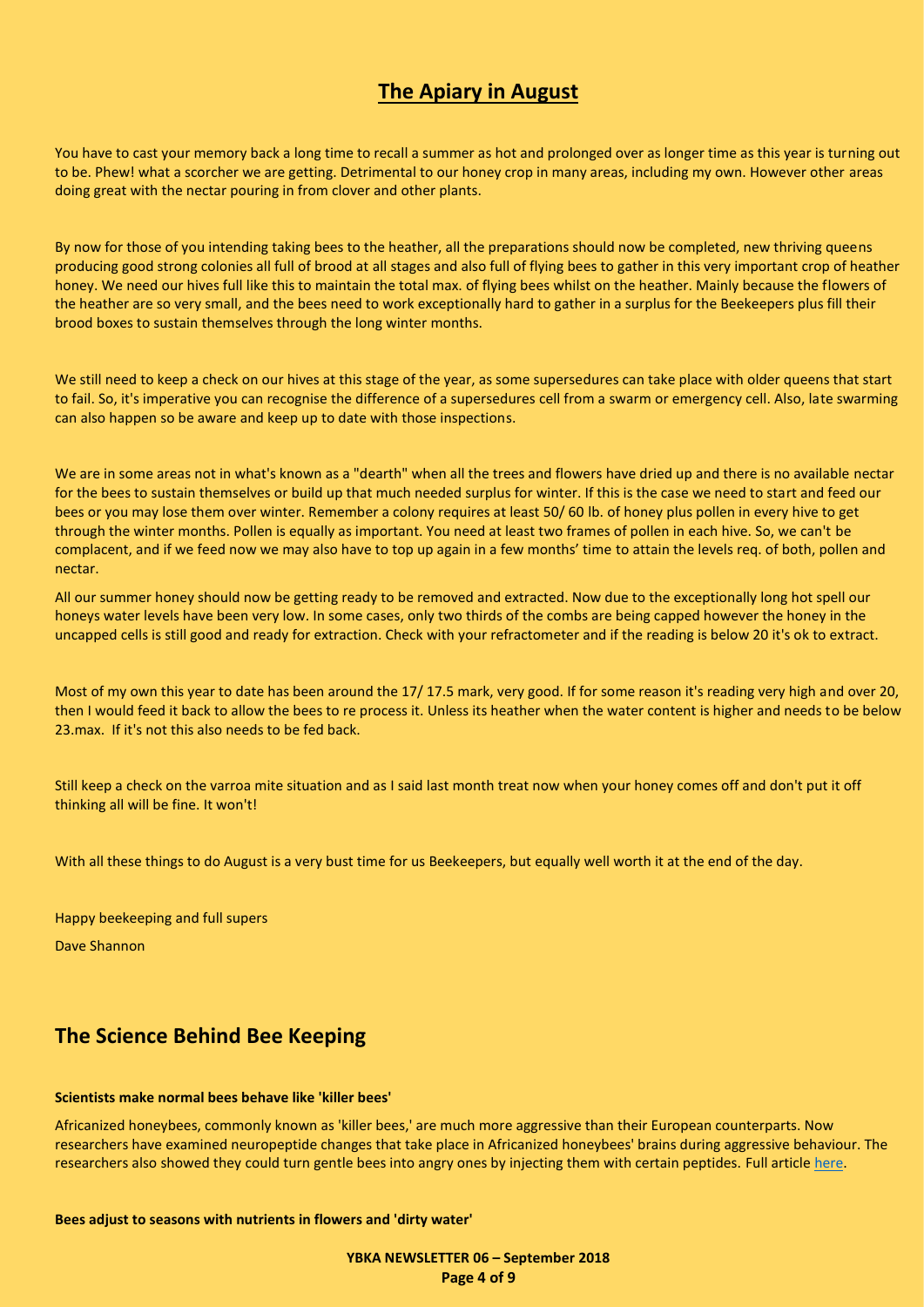Researchers have discovered that honey bees alter their diet of nutrients according to the season. A spike in calcium consumption in the fall, and high intake of potassium, help prepare the bees for colder months when they likely need those minerals to generate warmth. A careful inventory of the bees' nutrient intake revealed shifting sources and how limitations in nutrient availability from these sources can have implications for the health of both managed and wild colonies. Full article here.

#### <span id="page-4-0"></span>**Know your wasps!**

Thank you to Bronwen White for a great email about the wasps that are currently out and about. I have seen in my own apiary a great deal of small wasps this year and just thought they were the same wasps that I see every year. However, Bron provides some great insight.

The small wasp that is being a pest in my garden at the moment is the tree wasp - Dolichovespula sylvestris - not the larger common wasp - Vespula vulgaris. I have noticed the tree wasps becoming more common in recent years.

ee informed

<span id="page-4-1"></span>

#### **Why choose Bee Craft?**

- $\rightarrow$  International award-winner
- Spitain's best-selling beekeeping magazine
- authoritative information for new and experienced beekeepers
- latest news
- $\rightarrow$  vour letters
- $\rightarrow$  features
- latest research
- $\rightarrow$  BKids and youth sections
- $\rightarrow$  what's on
- $\rightarrow$  classified ads
- online shop
- $\rightarrow$  online bonus features

You've got the equipment

You're buzzing to go

**Subscribe to Bee Craft magazine for** the informed 'know how' in each month's edition

Join the Bee Craft Live webinars and ask your questions each month

bee-craft.com/shop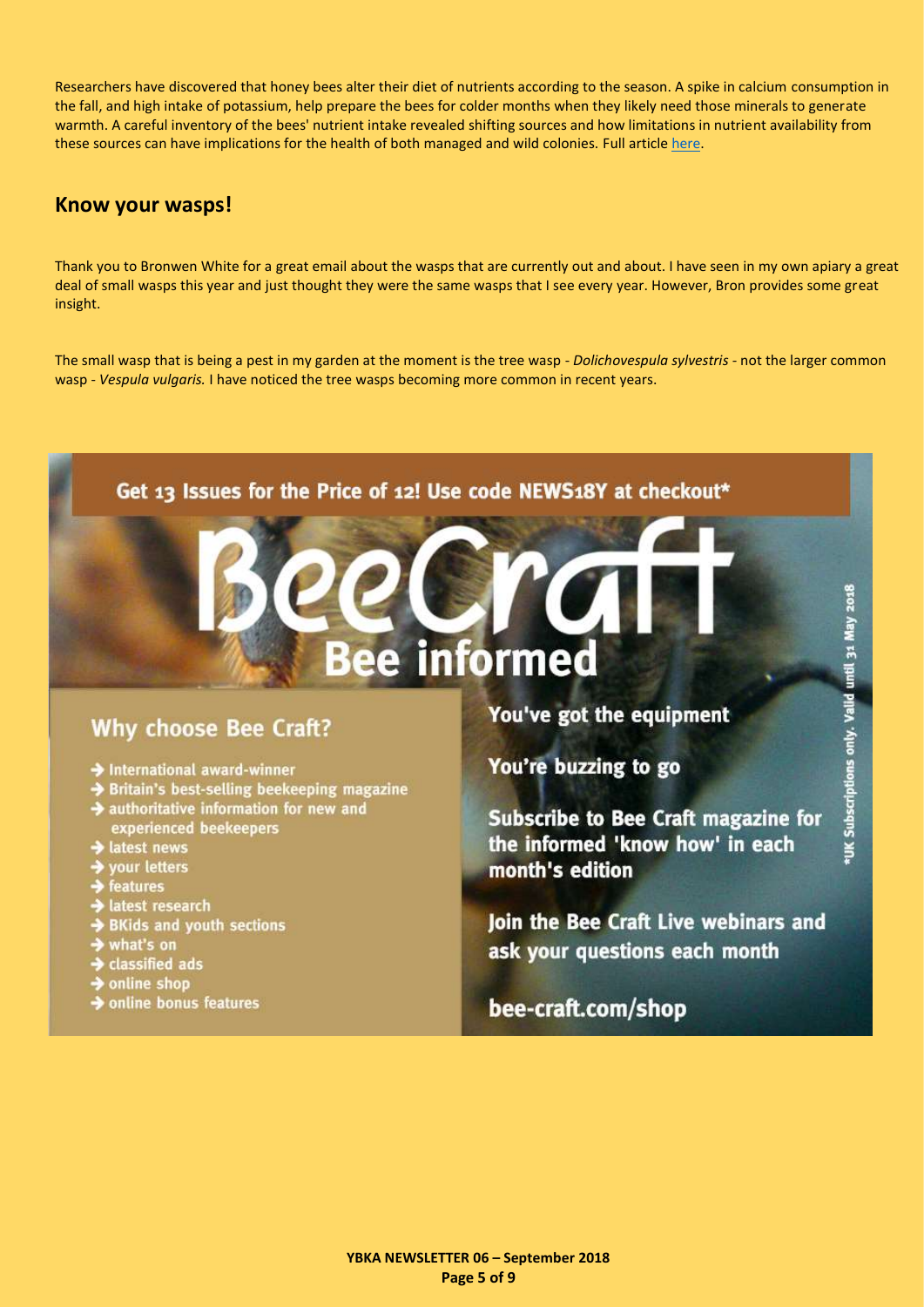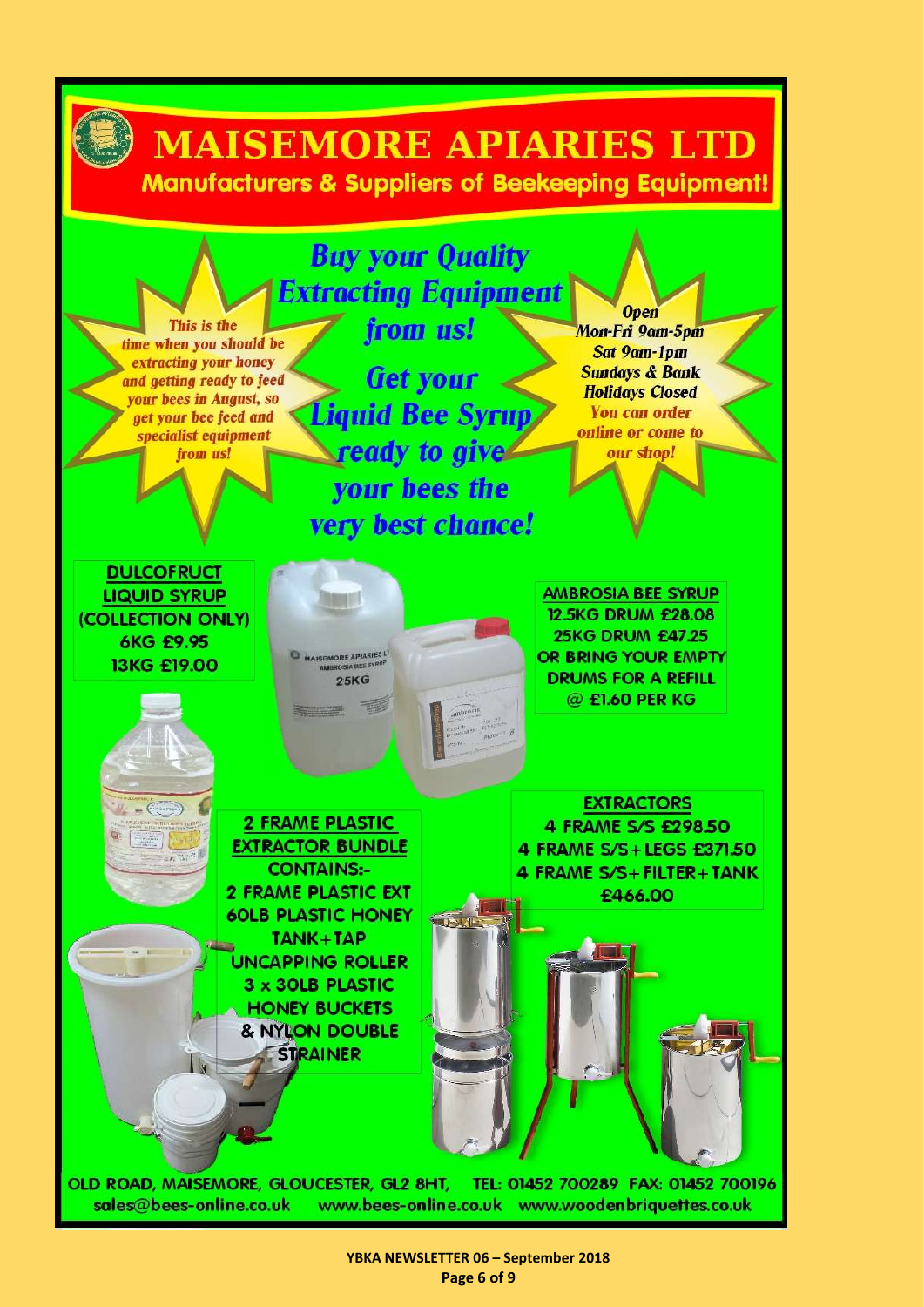## **THORNE** Sale Days

**WINDSOR STOCKBRIDGE** DEVON RAND

Saturday 8th September  $\star$  10.00am to 1.00pm  $\star$ Saturday 15th September  $\star$  10.00am to 1.00pm  $\star$ Saturday 29th September  $\star$  10.00am to 1.00pm  $\star$ Saturday 13th October  $\frac{1}{24}$  from 10.00am  $\frac{1}{24}$ 



Our usual bargains will be available including; **Frame Packs, Hive Parts and Accessories** 

#### $\frac{1}{2}$  $\frac{1}{\sqrt{2}}$  $\frac{1}{2}$  $\frac{1}{\sqrt{2}}$ **Order NOW for** collection on the day



E H THORNE (Beehives) LTD

BEEHIVE BUSINESS PARK, RAND, Nr. WRAGBY, LINCOLNSHIRE, LN8 5NJ Tel. 01673 858555 sales@thorne.co.uk www.thorne.co.uk

like us on Facebook www.facebook.com/E.H.Thorne or follow us on Twitter @ThorneBeehives subscribe to our YouTube Channel at http://bit.ly/2BXpFns

> YBKA NEWSLETTER 06 - September 2018 Page 7 of 9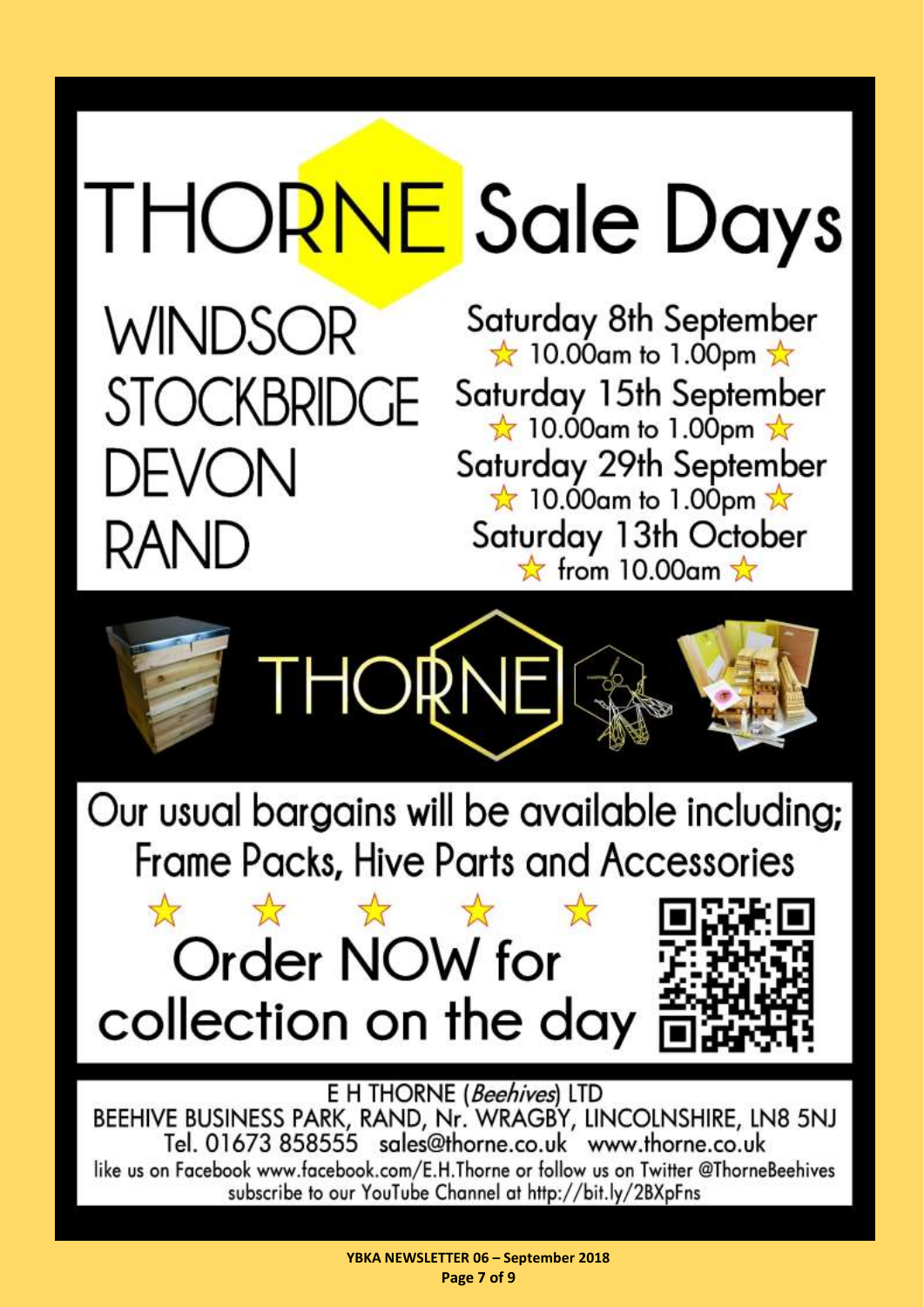<span id="page-7-0"></span>

| <b>Committee</b>                      |                           |                                      |               |
|---------------------------------------|---------------------------|--------------------------------------|---------------|
| <b>Position</b>                       | <b>Name</b>               | e-mail address                       | Telephone(s)  |
| Chairman                              | <b>Phil Gee</b>           | pjgphilgee@btinternet.com            | 01422 886114  |
|                                       |                           |                                      | 07769 650059  |
|                                       |                           |                                      |               |
| <b>General Secretary</b>              | <b>Roger Chappel</b>      | secretary@ybka.org.uk                | 01325 315741  |
|                                       |                           |                                      | 07905 190701  |
| <b>Treasurer</b>                      | <b>Norbert Cooper</b>     | norbert.cooper@btinternet.com        | 01937 834 809 |
|                                       |                           |                                      | 07957 404 047 |
| <b>Education/Examinations Officer</b> | <b>Elaine Robinson</b>    | education@ybka.org.uk                |               |
| <b>Membership Secretary</b>           | <b>Jonathan Burton</b>    | jonathanburton@aol.com               | 01909 569400  |
|                                       |                           |                                      | 07894 562 824 |
| Webmaster                             | <b>David Lamont</b>       | davidlamont431@btinternet.com        | 01274 619787  |
|                                       |                           | dave@mtvhosting.co.uk                | 07968 817153  |
| <b>Honey Show Chief Steward</b>       | <b>Dave Shannon</b>       | daveshannon.aca@me.com               | 01302 772837  |
|                                       |                           |                                      | 07907 856515  |
| <b>Newsletter Editor</b>              | <b>Chris Barlow</b>       | newsletter@ybka.org.uk               | 07849 150 837 |
| <b>Equipment/Resources Officer</b>    | Derrie O'Sullivan         | derrie@ntlworld.com                  | 07801 953 145 |
|                                       |                           |                                      |               |
| <b>Area Representatives</b>           |                           |                                      |               |
| <b>Beverley</b>                       | <b>Position Available</b> | Apply to YBKA secretary for position |               |
| Wharfedale                            | Rob Claxton-Ingham        | claxtoninghamrob@gmail.com           | 07961 423 216 |
| Barnsley, Doncaster & Rotherham       | <b>Bronwen White</b>      | bron@mistral138.plus.com             | 01142 307957  |
| Halifax, Huddersfield, Wakefield &    |                           |                                      |               |
| Pontefract                            | <b>Phil Gee</b>           | pjgphilgee@btinternet.com            | 01422 886114  |
|                                       |                           |                                      | 07769 650059  |
| Darlington, Northallerton,            |                           |                                      |               |
| Richmond                              | <b>Roger Chappel</b>      | secretary@ybka.org.uk                | 01325 315741  |
|                                       |                           |                                      | 07905 190701  |
| <b>Bradford</b>                       | <b>Position Available</b> | Apply to YBKA secretary for position |               |
| Easingwold                            | <b>John Gaunt</b>         | j.gaunt@wass.co.uk                   | 01347 868516  |
| <b>Barkston Ash</b>                   | <b>Sandy Goodall</b>      | s.goodall@btinternet.com             | 01937 844827  |
| <b>York</b>                           | <b>Vicky Leaf</b>         | vicki@glade-farm.co.uk               | 07847 327 861 |
| <b>Airedale</b>                       | <b>Position Available</b> | Apply to YBKA secretary for position |               |
| Leeds                                 | <b>Katey Slater</b>       | slaterkatey@gmail.com                |               |
| Whitby, Scarborough, Malton &         |                           |                                      |               |
| Ryedale                               |                           |                                      |               |
| & BBKA ADM Delegate                   | <b>Tony Jefferson</b>     | stoneleabees@yahoo.co.uk             | 07749 731945  |
|                                       |                           |                                      |               |
| <b>YAS Rep</b>                        | <b>Ivor Flatman</b>       | ivor.flatman@homecall.co.uk          | 01924 257089  |
|                                       |                           |                                      | 07751 061753  |

President: Lord Gisborough, Gisborough Hall, Gisborough, Yorks TS14 6PT